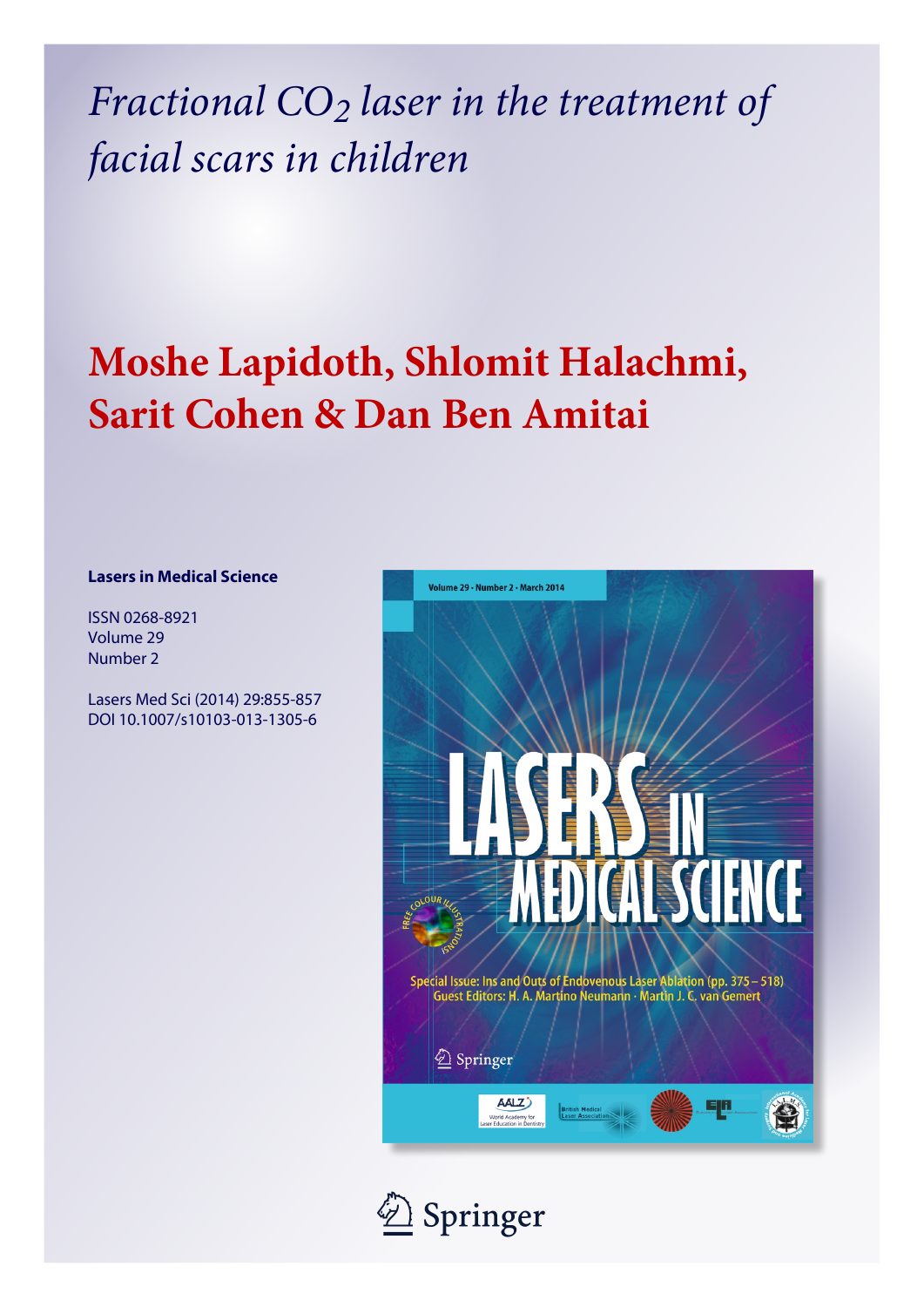**Your article is protected by copyright and all rights are held exclusively by Springer-Verlag London. This e-offprint is for personal use only and shall not be self-archived in electronic repositories. If you wish to self-archive your article, please use the accepted manuscript version for posting on your own website. You may further deposit the accepted manuscript version in any repository, provided it is only made publicly available 12 months after official publication or later and provided acknowledgement is given to the original source of publication and a link is inserted to the published article on Springer's website. The link must be accompanied by the following text: "The final publication is available at link.springer.com".**

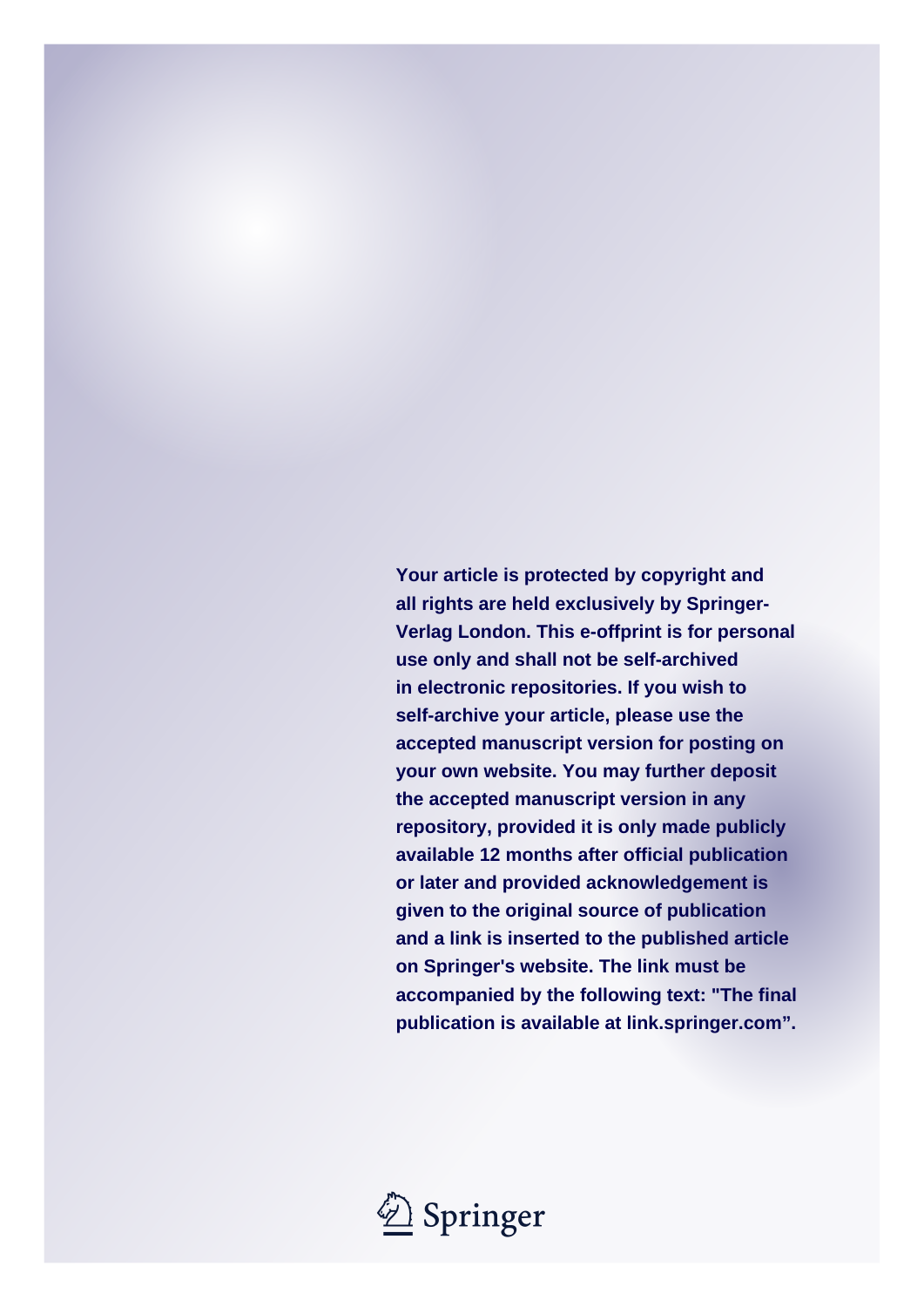BRIEF REPORT

## Fractional  $CO<sub>2</sub>$  laser in the treatment of facial scars in children

Moshe Lapidoth • Shlomit Halachmi • Sarit Cohen • Dan Ben Amitai

Received: 4 January 2013 /Accepted: 5 March 2013 / Published online: 26 March 2013  $\circ$  Springer-Verlag London 2013

Abstract Facial scars in children have a profound psychosocial impact and require early and aggressive treatment. In this age group in particular, however, attention must be placed on the methodology so as not to trigger additional trauma—whether physical or emotional—as a sequela to the treatment. We assess the safety and efficacy of fractional  $CO<sub>2</sub>$  in a prospective study of pediatric facial scars from various etiologies. Twenty four children, age 2–16 years, underwent fractional CO<sub>2</sub> laser resurfacing. Recovery, clinical response, and adverse events were monitored at 3 days, 1 week, 1 month, 2 months, and 6 months. Photographs taken before treatment and 2 months after final treatment were independently evaluated and scored by two physicians. All patients tolerated treatment well, with minimal erythema an edema. The clinical improvement was scored as excellent in 14 patients (58 %), good in 7 (29 %), and fair in 3 (13 %). No cases were graded as poor or worse. No adverse events were noted. The study supports the use of fractional  $CO<sub>2</sub>$ resurfacing of pediatric facial scars as well tolerated and effective. Given the particularly rapid healing and clinical improvement of pediatric skin, fractional  $CO<sub>2</sub>$  treatment should be offered early to mitigate both the physical and psychosocial stigmata of scars as early as possible.

Keywords Scar . Fractional photothermolysis . Co2 laser . Resurfacing . Pediatric

M. Lapidoth  $(\boxtimes) \cdot$  S. Halachmi $\cdot$  S. Cohen Department of Dermatology, Rabin Medical Center, Golda Campus, Petach Tikva 49372, Israel e-mail: alapidot@netvision.net.il

M. Lapidoth : D. B. Amitai Sackler School of Medicine, Tel Aviv University, Tel Aviv, Israel

D. B. Amitai

Dermatology Unit, Schneider's Children's Medical Center, Petah Tikva, Israel

#### Introduction

Despite the advances in treating scars, pediatric scar management continues to be a major challenge. Facial scars in children are most commonly due to hemangiomas and burns, and less commonly to trauma, infectious diseases, and inflammatory disorders. Facial scars can have a profound psychosocial impact, particularly in children. Surgical reconstruction is sometimes advised, but the most favorable outcome for improving skin texture is achieved by facial resurfacing. Fractional photothermolysis, introduced in 2004, lays down a matrix of energy beams to form an array of microscopic thermal wounds (microscopic treatment zones), to stimulate a therapeutic response in the dermis [[1\]](#page-4-0). Non-ablative fractional photothermolysis at wavelengths of 1,550 and 1,540 nm has been found to be effective for the treatment of scars, but fractional ablative laser has gained popularity in the last years due to its potentially greater efficacy in the treatment of both the dermal and epidermal components of scar tissue [[2](#page-4-0)–[7\]](#page-4-0). The current study describes our clinical experience with carbon dioxide fractional laser resurfacing in the treatment of facial scars in children.

#### Methods

The study group consisted of 24 children aged 2–16 years (mean age, 4.2), who were treated in the laser unit of Rabin Medical Center, Israel, between 1 January 2008 and 31 December 2011. All patients presented with mild to severe facial scars. Six patients had Fitzpatrick skin type II, 12 had Fitzpatrick type III, five had Fitzpatrick type IV, and one had Fitzpatrick type V. The causes for the scars were varied: 12 were sequelae of segmental hemangiomas, 6 were burns, 2 were caused by motor vehicle accidents, 2 were sequelae of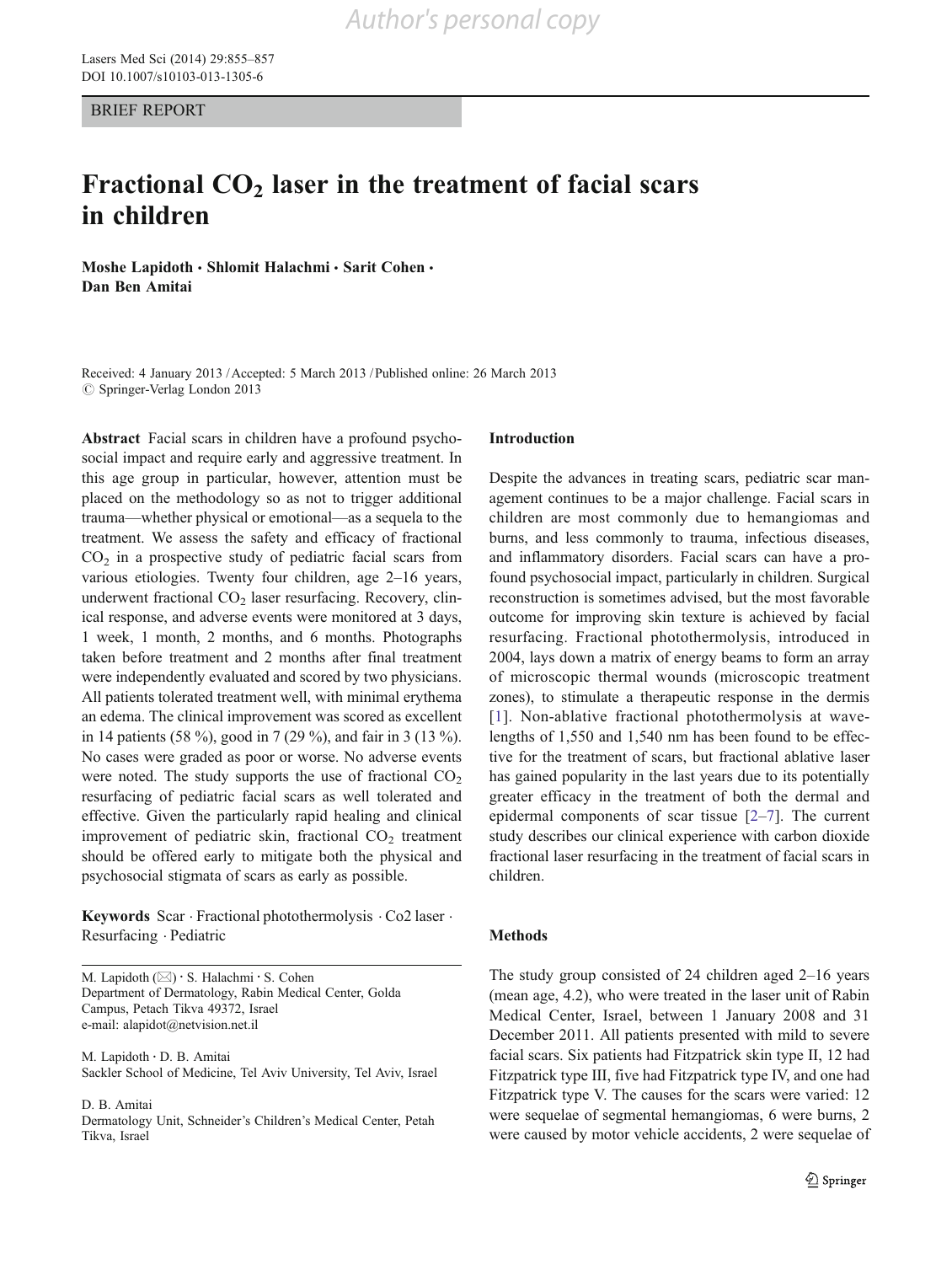## *Author's personal copy*



Fig. 1 A 15-year-old girl; facial scar induced by hemangioma. Before and 6 months after two treatments, parameters 25 W and 200 ms pulsed duration

cutaneous leishmaniasis, 1 was incurred during a terrorist attack, and 1 was the residua of pyoderma gangrenosum. All of the scars were mature and stable. None of the patients had undergone prior skin resurfacing. Exclusion criteria were photosensitivity, use of photosensitizing drugs, history of scarring after vaccinations, or active skin disease in the treatment area. Patients' parents were provided with a detailed description of the purpose and possible outcomes of treatment and signed informed consent forms.

In 20 of the 24 patients, treatment was performed under general anesthesia, with an attending anesthesiologist. In four patients with localized lesions, treatment was performed after local infiltration of 1 % lidocaine. The fractional ablative photothermolysis was performed with a  $7\times7$  (49 dots) splitting handpiece (Pixel  $CO<sub>2</sub>$  Omnifit, Alma Lasers, Israel) which was placed onto a standard  $CO<sub>2</sub>$  laser (Sharplan 40C, Lumenis, Israel). Treatments were performed at 25 W and 200 ms pulsed duration, yielding 102 mJ/pulse. Two passes were performed at each treatment session.

Follow-up examinations were performed by the physicians at 3 days, 1 week, 1 month, 2 months, and 6 months after the last treatment to monitor recovery, improvement, and sequelae. Scar improvement and adverse events were recorded and photographs were taken with a digital camera (Nikon D90 Tokyo, Japan). Pretreatment and 2-month photographs were

independently evaluated and compared either by a plastic surgeon and a dermatologist or by two dermatologists, who graded the results on a five-point scale: excellent, 75–100 % textural improvement; good, 50–75 % improvement; fair, 25– 50 % improvement; poor, <25 % improvement; or worse, final outcome worse than the pretreatment.

#### Results

The treatment was well tolerated by all patients. The immediate skin reaction consisted of erythema and mild edema, accompanied by some sensation of burning but not significant pain. Erythema lasted  $7-18$  days (mean,  $9.2 \pm 2.2$  days), while edema resolved more quickly. No permanent adverse outcomes were noted. Patients underwent one to three treatments (mean, 1.8).

All 24 patients returned for the 2-month clinical assessment. Evaluation of the outcome was rated excellent in 14 patients (58 %) and good in 7 (29 %), fair in 3 (13 %). No cases were graded as poor or worse. Representative before and after photographs are presented in Figs. 1 and 2. Evaluation of 18 of the patients who presented for follow-up 6 months after final treatment revealed that clinical results were maintained, significant change in the skin texture. No pigmentary changes were noted at any timepoint.

#### Conclusion

The present study reports the outcome of 24 children with facial scars treated with ablative fractional  $CO<sub>2</sub>$  laser photothermolysis. Although confluent ablative resurfacing with the  $CO<sub>2</sub>$  or Er:YAG laser remains the gold standard in skin rejuvenation, it is associated with considerable downtime and a risk of prolonged erythema, infection, scarring, and delayed hypopigmentation [[8](#page-4-0)–[11](#page-4-0)]. Moreover, it is painful and usually requires general anesthesia. In the search for alternatives that would also promote some collagen regrowth, researchers first turned to nonablative and intense pulsed light lasers [[12,](#page-4-0) [13\]](#page-4-0). These were found to be safe but limited in efficacy, and the results were not comparable to ablative resurfacing.

Fig. 2 A 2-year-old girl at time of CO<sub>2</sub> treatment; facial scar induced by hemangioma. Original hemangioma, scar before and 3 months after one treatment, parameters: 25 W and 200 ms pulsed duration